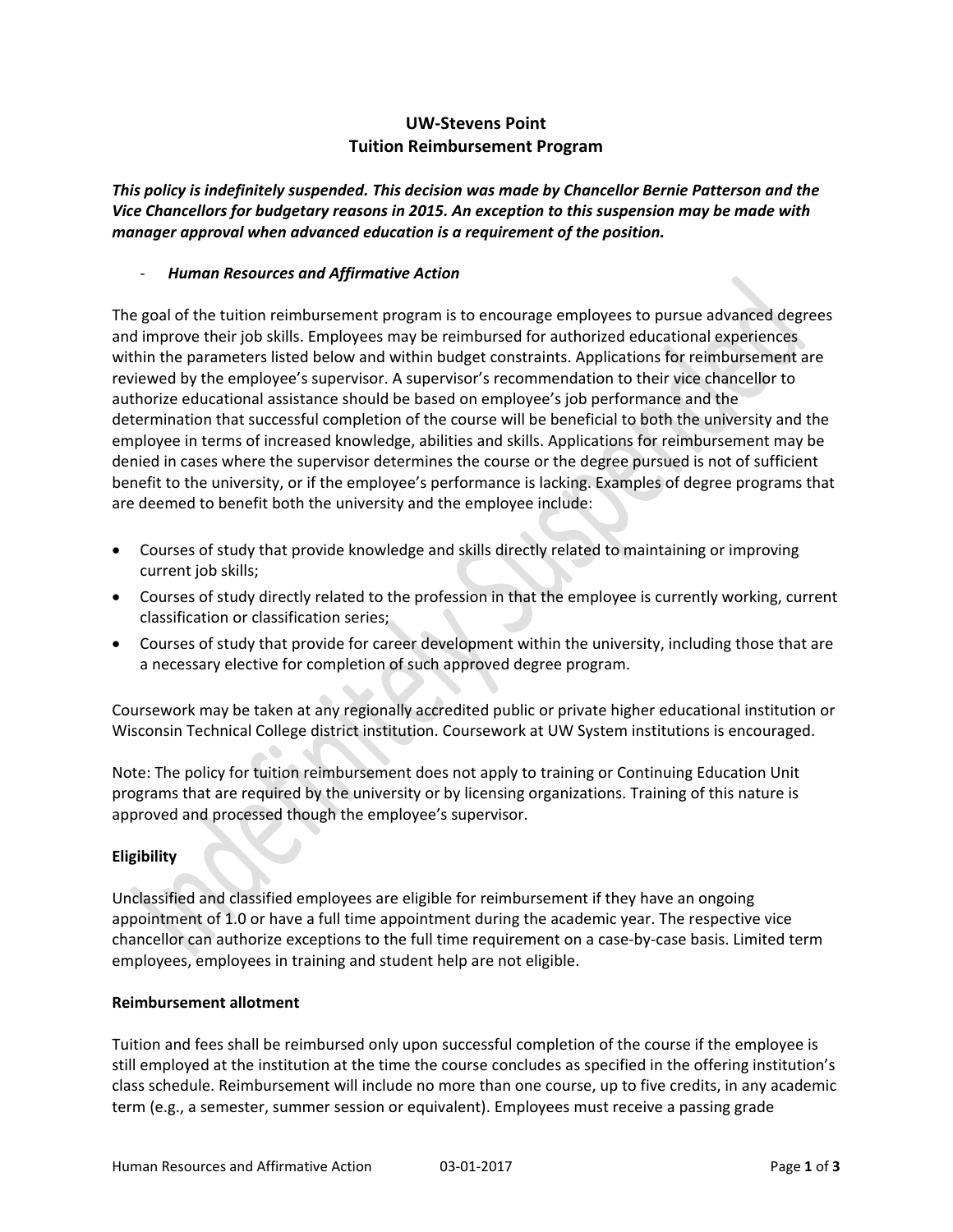(2.0/undergraduate and 3.0/graduate) or satisfactorily complete a pass/fail course to receive reimbursement. Courses taken at private institutions will be reimbursed at the rate of an equivalent course at UW‐Stevens Point, regardless of funding source.

- The maximum reimbursement for associate degree and undergraduate courses taken at any regionally accredited college/university is the credit tuition fee charged that year at UW‐Stevens Point for in-state students registered for undergraduate credits.
- The maximum reimbursement for master's courses taken at any regionally accredited college/university is the credit tuition fee charged that year at UW‐Stevens Point for in‐state students registered for master's credits.
- The maximum reimbursement for doctoral courses taken at any regionally accredited college/university is the credit tuition fee charged that year for the UWSP Clinical Doctorate in Audiology (Au.D.) for in‐state students. Documentation of acceptance and enrollment in a doctoral program is required for reimbursement at this level.

Books, supplies and travel costs are not reimbursable. External funds deposited into state accounts are subject to the same policies and procedures as other state funds.

The respective vice chancellor may make an exception to the reimbursement process for the following:

- 1. The course or the course billing occurs in a format not consistent with the UWSP semester schedule, the reimbursement process can be altered to match the UWSP schedule. Documentation of the educational institution's schedule of academic terms as it relates to enrolled courses must be submitted for respective vice chancellor's consideration.
- 2. The course extends beyond the standard UWSP term (i.e. a three-credit course that begins in October and ends in February).

The reimbursement rate will continue to be no more than five credit hours per semester, regardless of billing or term formats.

## **Work Schedule**

With supervisor approval, employees may use vacation, personal holiday, compensatory time, or adjustment of normal work hours to make up missed time on the job. Adjustment of work hours will not make the employee eligible for overtime or night differential pay.

## **Employee reassignment, resignation or termination**

If the employee's employment at the institution ends through resignation before the end of the term, the employee will not be reimbursed for the course(s). If an employee changes jobs within the university prior to completion of an authorized course, the reimbursement will be funded by the department that originally authorized the course, or through an arrangement mutually agreed upon by both departments. The employee must seek approval from the new appointing authority to continue in the program.

Employees must continue at an equal FTE percentage for 12 months after completion of any coursework for which they received reimbursement. If an employee leaves the university voluntarily before the end